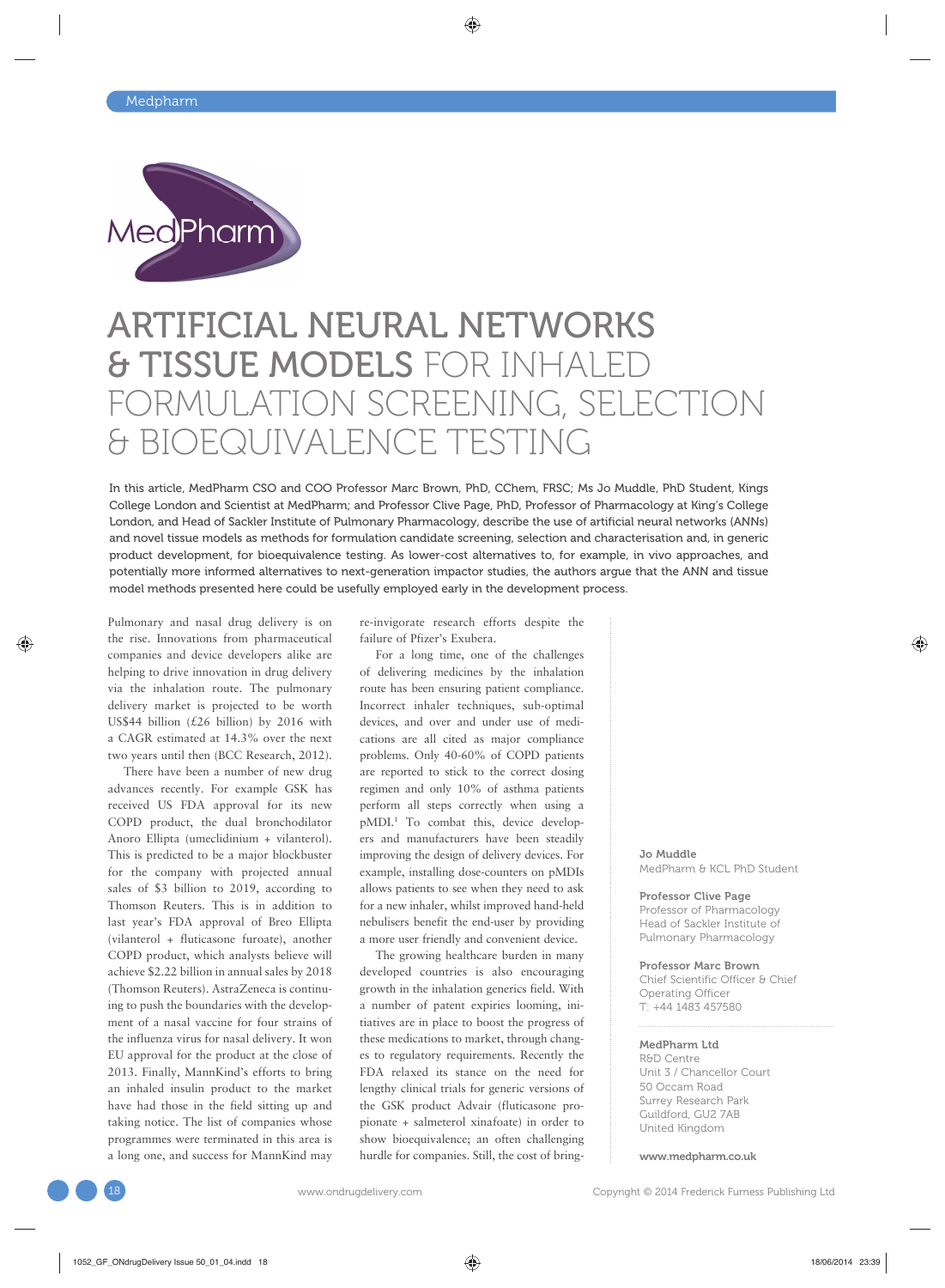ing a generic to market may easily run into the tens of millions of dollars, thus innovations in research and development tools are required to reduce this financial burden and to encourage generic and NCE airway product development. Such innovations should also reduce the inherent risk within R&D work by mitigating the chance of later stage attrition.

#### ARTIFICIAL NEURAL NETWORKS

MedPharm is pioneering this effort and offers the full range of API characterisation and selection, device selection, biological testing, formulation development, *in vitro*, *in vivo*, preclinical and clinical testing services and GLP/GMP supplies to its clients to aid their developmental programmes.

Innovation in research techniques and tools is ongoing within the company and whilst techniques such as API and excipient characterisation, formulation development, and next-generation impactor (NGI) testing are routine for the company, new services are also made available to clients. For example, MedPharm has developed a new *in silico* model based on artificial neural networks (ANN) to enable early selection of the most promising APIs and formulations to take forward into testing, a technique that is already creating a stir at industry conferences.

ANNs have been widely recognised as powerful pattern recognition tools in areas such as forecasting finance and medical diagnosis. In addition, ANNs have been shown to be beneficial when analysing drug delivery in the pharmaceutical science area. For example ANNs have been used to predict drug delivery to the lungs *in vivo*. Nazir and colleagues reported the use of ANNs in this context using a variety of input factors: different breathing patterns; particle size; mass median aerodynamic diameter (MMAD); and geometric standard deviation, to predict the aerosol particle deposition in the different regions of the lung.2,3 De Matas and colleagues used ANNs to predict a variety of pharmacokinetic (PK) responses for delivering inhaled drug into human lungs using similar input variables as Nazir's studies.<sup>4-6</sup> Both groups showed the success of using ANNs to predict the pharmacodynamic (PD) and PK effects of delivering drug to the lungs, albeit with a dataset of limited size.

Although ANNs have been used to predict *in vivo* outcomes from *in vitro* data, ANNs have not yet been reported as a means of predicting impactor data, from an NGI for example, or the parameters that can be



Figure 1: Errors and the  $R^2$  value produced for the multilayer perceptron ANN for the training set, where the ANN is trained to minimise errors between the desired output and expected output from: (A) known data, (B) cross validation set, and (C) test set. "FPF desired" is the actual FPF value generated from the NGI studies. This is compared with "FPF output"; the FPF predicted by the artificial neural network.

derived from these studies (i.e. MMAD, fine particle fraction (FPF) and emitted dose). Recently, MedPharm has been able to show the feasibility of using different formulation and device characteristics to predict drug deposition *in vitro* (Figure 1).<sup>7</sup> The next stage of assessing the viability of using ANNs to predict FPF will be to test a larger dataset with a variety of different DPIs and APIs.

The studies so far have been promising and have shown ANNs as a viable technique for predicting the output of NGI. In the future ANNs, with ongoing innovations and progress in this area such as those occurring at MedPharm, could be used instead of NGIs to predict the drug deposition of new inhalers, with NGIs employed only for quality control and confirmation purposes. In the nearer term, ANNs could certainly provide a method for formulation screening, prior to the commencement of costly NGI studies.

## MEDPHARM CSO PROFESSOR MARC BROWN ELABORATES:

*In silico* modelling is a growing area of research in pharmaceutics. Many different *in silico* methods have been used to help speed up production of inhaled products, including techniques such as Box Behnken and the Taguchi method. ANNs are another prediction tool that can be used to select the best API formulation candidates to take forward into testing and optimisation, reducing costs in the already expensive process of new product development. Overall, there is a vast range of *in silico* models that can be used to speed up the process of developing a formulation and cut the risk of attrition at a later stage by eliminating poorly performing formulations before they are taken forward into more expensive and time consuming studies.

#### TISSUE MODELS

In addition to ANN, MedPharm is currently developing tissue models to allow PD activity of inhaled products to be examined. These models are particularly useful in the process of showing PD bioequivalence when developing a generic product. Currently, there are few bioequivalence tests that are accepted by the regulatory authorities. One of these is the NGI assay, which maps where the formulation is deposited.8 However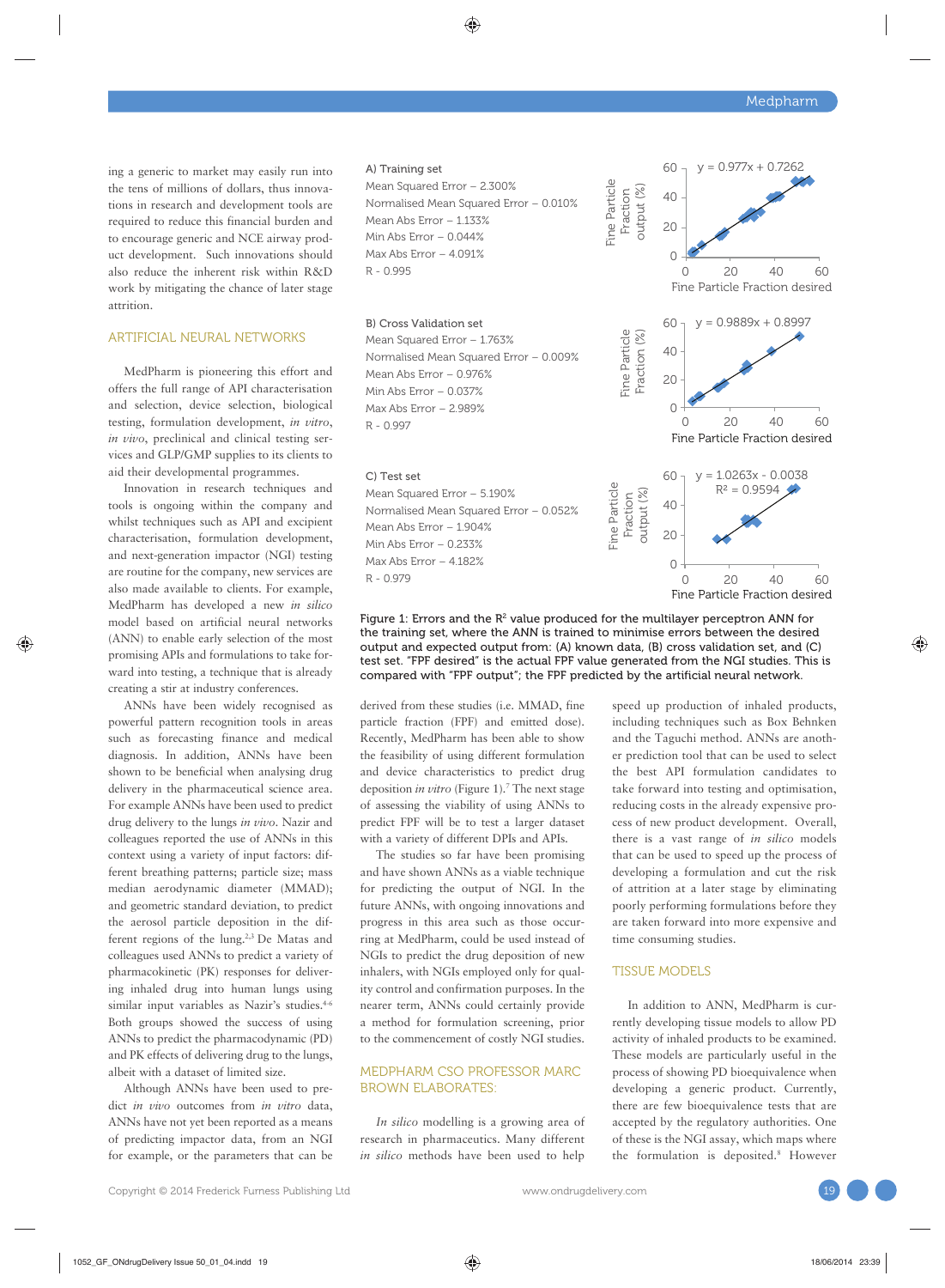B



Figure 2: (A) The TSI set up with (B) the transwell adaptation. The transwell insert is then put into (C) a 24-well plate on which airway smooth muscle is grown. This is how the drug is delivered to the co-culture model.

NGIs do not examine whether the delivered formulation is biologically active at the site of deposition. At present, studies examining the PD and PK abilities of a drug are *in vivo* studies, which are often very costly and time consuming. MedPharm is providing a solution to this gap in the market that will enable its clients to generate vital data without the need for theses *in vivo* studies.

The basic model itself is a co-culture model which can be used to test bioequivalence between inhaled products. To date, work has involved using Twin stage impingers (TSIs), used to deliver potentially respirable powders with an aerodynamic diameter of less than 6.4 μm, onto Calu-3 epithelial cells grown on an air liquid interface.9 Drug flux across the epithelial layer can then be analysed. This study has highlighted the feasibility of using this kind of method to assess formulation performance *in vitro*. Indeed, some of the FITC-dextran weights measured *in vitro* successfully correlated to *in vivo* canine pulmonary clearance. MedPharm is taking its model one step further by developing the co-culture model to allow measurement of the drugs' biological activity once absorbed. The novel model allows the delivery of the formulation, via TSI or NGI, to the Callu-3 cell epithelial layer, beneath which is a cultured layer of airway smooth muscle, allowing assessment of the PD activity of any drug that has been delivered (see Figure 2). This allows absorption, deposition and PD activity to be assessed at the same time.

In combination, all of MedPharm's models can be used to look at the efficacy and the *in vitro* performance of the inhaled formulation. This will help in candidate and formulation selection and provide a better model for bioequivalence testing. In addition, these techniques may also help to give a clearer picture of what happens in the lung without having to undertake *in vivo* studies.

Advances in R&D tools such as these, whilst perhaps not revolutionising the development process, will certainly help reduce costs and the time taken to bring a product to market. Risks can be minimised in a process early on.

Described here are just two such advances in technology; and as part of MedPharm's contract services, the company offers the full range of services needed to take inhaled, as well as API formulations for transdermal and topical (skin, nasal, ophthalmic, buccal and mucosal) delivery, through formulation development, testing and clinical trial material manufacture.

MedPharm prides itself on developing novel research tools such as *in vitro* efficacy models and *ex vivo* toxicity assays to aid its clients' programmes. With hundreds of worldwide clients, and experience of helping to bring numerous products to market, including DPIs, pMDIs and nebulisers, as well as a host of other topical and transdermal products, the company comprises a highly experienced team, leading the field. As development companies increasingly look to take advantage of strategies to reduce risk and cost, innovative contract research and manufacturing companies such as MedPharm, who can offer turn-key solutions, are in a strong position to assist.

#### REFERENCES:

- *1. Restrepo et al, "Medication adherence issues in patients treated for COPD". Int J Chron Obstruct Pulmon Dis, 2008, Vol 3(3), pp 371–384.*
- *2. Nazir et al, "Artificial neural network prediction of aerosol deposition in human lungs". Pharm Res, 2002, Vol 19(8), pp 1130-1136.*
- *3. Nazir et al, "Artificial neural network prediction of the patterns of deposition of polydisperse aerosols within human lungs". J Pharm Sci, 2005, Vol 94(9), pp 1986-1997.*
- *4. De Matas et al, "Predicting the clinical effect of a short acting bronchodilator in individual patients using artificial neural networks". Eur J Pharm Sci, 2010, Vol 41(5), pp 707-715.*
- *5. De Matas et al , "Evaluation of an in vitro-in vivo correlation for nebulizer delivery using artificial neural networks". J Pharm Sci, 2007, Vol 96(12), pp 3293-3303.*
- *6. De Matas et al, "Evaluation of in vitroin vivo correlations for dry-powder inhaler delivery using artificial neural networks". Eur J Pharm Sci, 2008, Vol33(1), pp 80-90.*
- *7. Muddle et al, "Modelling of In Vitro Deposition of Respirable Powder Formulations Using Artificial Neural Networks". Drug Delivery to the Lungs 24 Conference, Edinburgh, Scotland, UK, 2013.*
- *8. European Medicine Agency, "Guideline on the requirements for clinical documents for clinical documentation for orally inhaled products (OIP) including the requirements for demonstration of therapeutic equivalence between two inhaled products for use in the treatments of asthma and chronic obstructive pulmonary disease (COPD) in adults and for the use in the treatment of asthma in children and adolescents". 2009.*
- *9. Grainger et al, "The permeability of large molecular weight solutes following particle delivery to air-interfaced cells that model the respiratory mucosa". Eur J Pharmaceutics Biopharmaceutics, 2009, Vol 71(2), pp 318-324.*